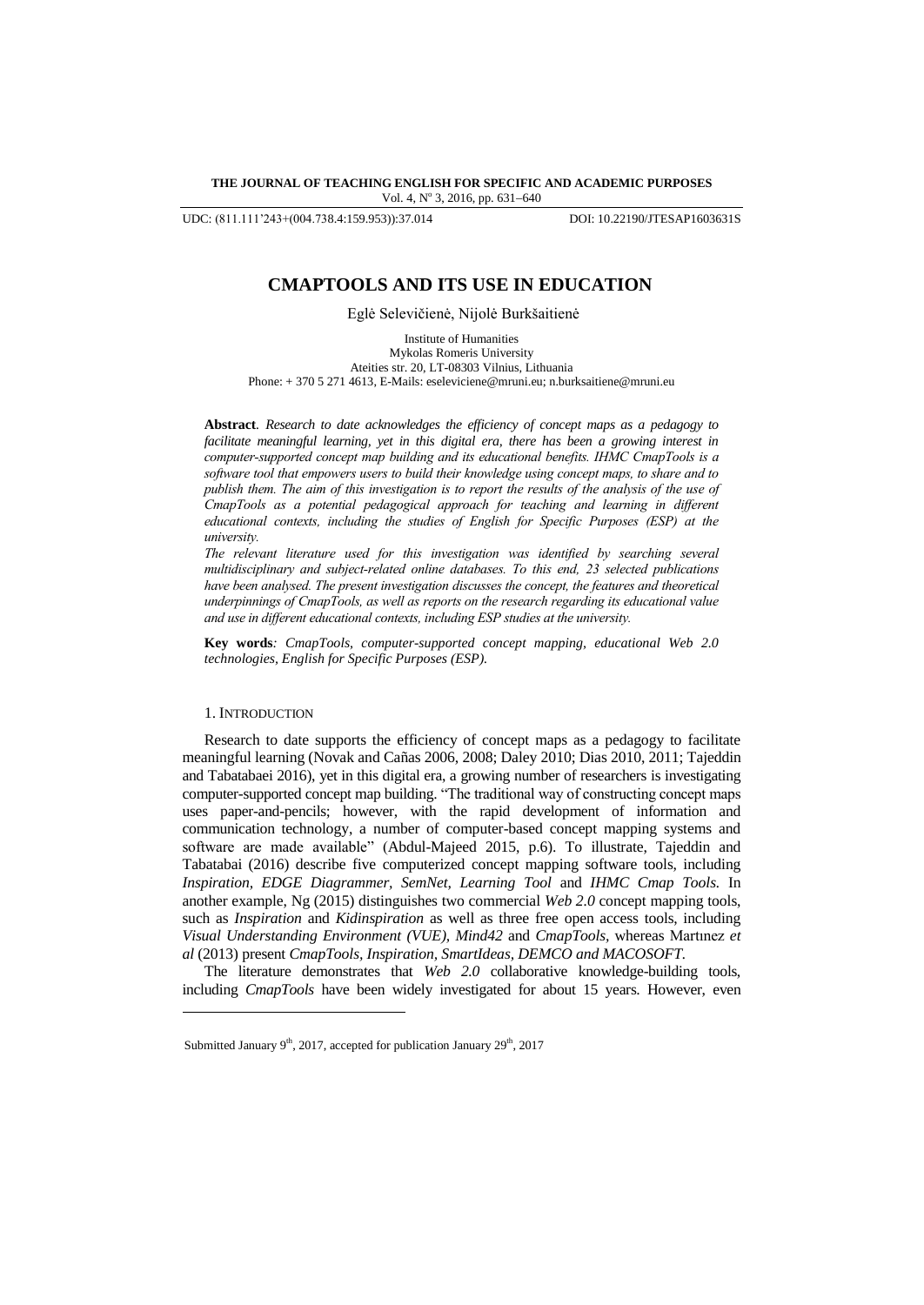### 632 E.SELEVIČIENĖ, N.BURKŠAITIENĖ

though the use of *CmapTools* in different educational contexts and its educational benefits have been discussed by a number of foreign researchers, in Lithuania it has not been researched yet. Thus, this investigation aimed to analyse the educational *Web 2.0* technology *CmapTools* as a potential pedagogical approach for teaching and learning in different educational contexts, including the studies of *English for Specific Purposes (ESP)* at the university. To this end, the present research analyses the concept of *CmapTools*, establishes its category within the latest typology of educational technologies, describes the characteristics and theoretical framework supporting the application of *CmapTools*, and reports on the results of the application of *CmapTools* in different educational contexts, including its use for teaching and learning *ESP* at the university.

## 2. THE RESEARCH METHOD

The relevant literature used for this investigation was identified by searching four multidisciplinary and subject-related online databases, i.e. *SCOPUS, EBSCOhost, JSTOR* and *ERIC*. The literature overview was conducted to define the concept of *CmapTools*, establish its type in line with the existing classifications of *Web 2.0* technologies and gain an insight into its application both for teaching and learning in different educational contexts as well as for *ESP* studies at the university. Research works published in the period of 2004-2016 were retrieved using the search string *CmapTools, computersupported concept mapping, English for Specific Purposes (ESP), technology-enhanced foreign language learning*. Thus, 23 studies were selected and analysed, which provided valuable insights into the concept and theoretical underpinnings of *CmapTools,* as well as into the results of the research conducted on *CmapTools* as a potential pedagogical approach for teaching and learning in different educational contexts, including teaching and learning *ESP.* To analyse the features, modality and theories supporting the application of the tool in various educational contexts, research papers published by the tool designers Joseph Novak and Alberto Cañas (*The Origins of the Concept Mapping Tool and the Continuing Evolution of the Tool*, 2006 and *The Theory Underlying Concept Maps and How to Construct and Use Them*, 2008) were also analysed.

# **2.1. The concept of** *CmapTools* **and its place within the classifications of Web 2.0 Technologies**

*CmapTools* (http://cmap.ihmc.us/) freeware tool was created as the result of the research conducted by American scientists Joseph Novak and Alberto Cañas. Initially, *CmapTools,* which "came to life around year 2000 and picked up speed in the educational sector a couple of years later" (Frisendal 2012:123), was defined as a software environment that empowers users, individually or collaboratively, to represent their knowledge using concept maps, to share them with peers and colleagues, and to publish them (Cañas *et al* 2004:1). Two years later, the authors stressed that it is "a client-server software tool to facilitate the construction and sharing of concept maps" (Novak and Cañas 2006:180). The definitions that were later provided by other researchers are in line with that of Cañas *et al* (2004). For instance, Frisendal stated that it is "the tool we use for drawing concept maps" (2012:123) and Drapper (2015: 221) defined it as "a concept-map learning environment that enables students individually or collaboratively to visually represent their knowledge". Thus, *CmapTools* is defined by these researchers as either a tool or an environment both terms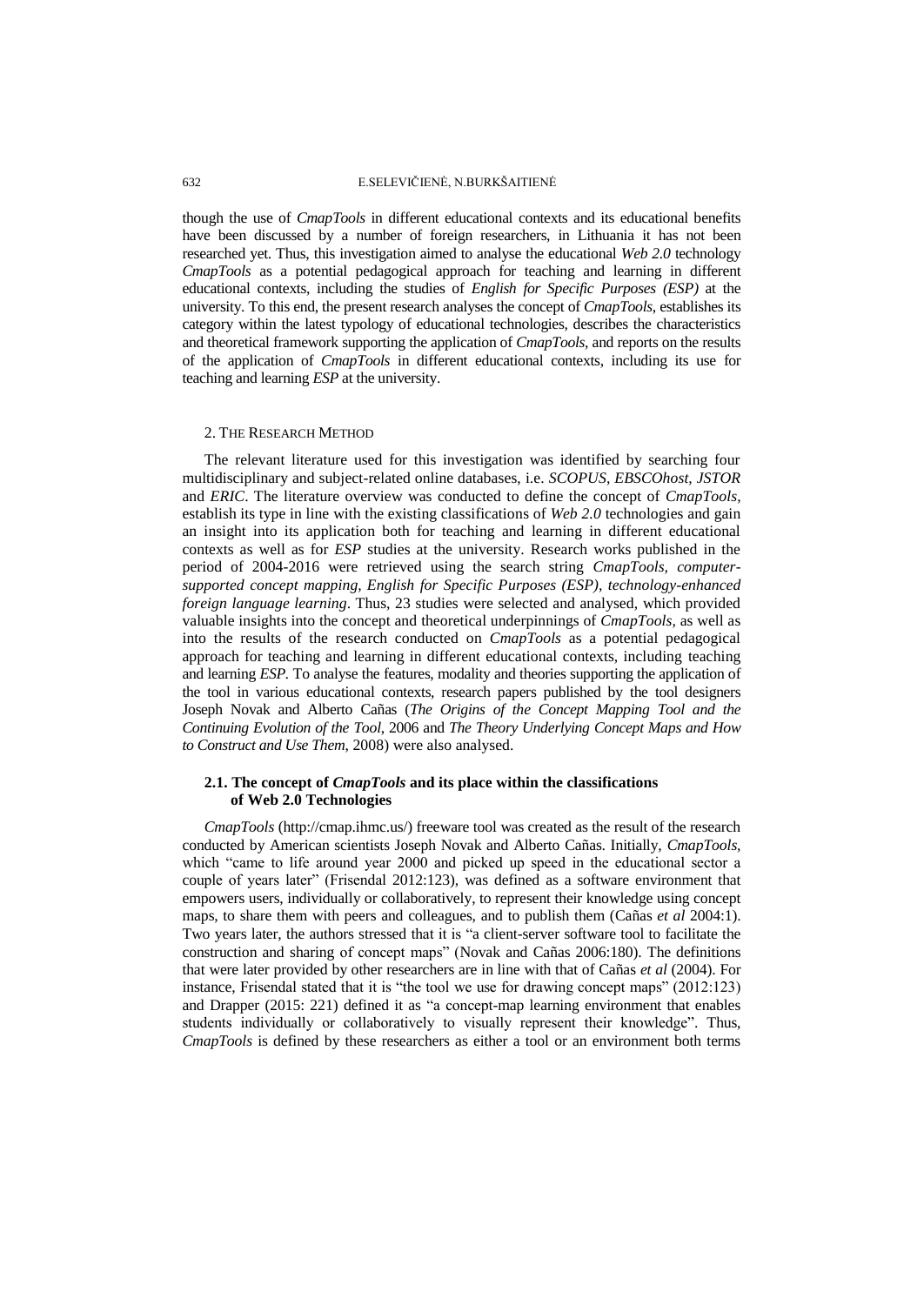being used interchangeably, which differs from the definitions provided by Fuggetta (1993) in the classification of computer-aided software engineering technology. According to Fuggetta (1993), such technology falls into three categories: *tools* that support specific activities in the software life-cycle, *workbenche*s that combine two or more tools focused on a specific part of the software life-cycle and *environments* that include two or more tools or workbenches and support the complete software life-cycle. On the other hand, in this context it is important that the boundaries between these categories are blurred (Sommerville, 2008), which may explain the synonymous usage of the two terms.

Ambiguities in conceptualizing the tool have also been observed while attempting to establish its place within the typologies of educational technologies. To illustrate, the latest and presumably the most exhaustive typology of *Web 2.0* educational technologies proposed by Bower (2015) presents 212 current *Web 2.0* technologies suitable for teaching and learning purposes that are grouped into 37 types and arranged in 14 clusters (https://net.educause.edu/ ir/library/pdf/csd6280.pdf). The analysis of the typology revealed that *CmapTools* has not been attributed to any of its types or included in any of its clusters, even though it is considered to be a well-known educational tool. For example, Ng (2015) points out that it "is used worldwide in all domains of knowledge and by users of all ages to graphically express their understanding. In particular *CmapTools* is used in schools, universities, government organizations, corporations and small companies and other organizations both individually and in groups, for education, training, knowledge management, brainstorming and information organization" (Ng 2015:115). The author of the typology states that not all *Web 2.0* technologies were incorporated in his review leaving scope and "considerable potential to investigate how the various affordances of different *Web 2.0* tools with their different modalities and structures can be incorporated into learning designs" (Bower 2015:12). On the other hand, the analysis of a number of publications (Balula *et al* 2014; Martınez *et al* 2014; Sierra Flores Dona and Carrasco 2010; Dias 2010, 2011) reporting on the results of the application of *CmapTools* in different educational settings as well as sources of guidance on the *YouTube* (*https://www.youtube.com/results?q=Cmap+Tools+tutorial*) showed that this tool is much more widely used in Spanish and Portuguese speaking countries than in the rest part of the world.

The analysis of the existing typologies of *Web.2.0* educational technologies (Bower 2015; Orehovački *et al* 2012; Crook *et al* 2008) revealed that first and foremost they are based on the primary functionality of the tool: texting, image, audio or video sharing, multimodal production, digital storytelling, website creation, knowledge organization, data analysis, etc. As far as *CmapTools* is concerned, it does not meet the requirements for text, audio or video-based tools as it is primarily focused on graphical representation of users' knowledge and their conceptual understanding. Therefore, it can be attributed to the cluster of graphical or image-based technologies which nest such umbrella terms as *Diagramming*  and *Mind-mapping* (Bower 2015). Bower (2015) states that "mind mapping tools support the development of images to represent interrelated concepts in the form of a visual knowledge network that can be shared via *URL.* This can be used to represent conceptual and even metacognitive understanding" (Bower 2015:4). Even though the latter definition may imply that the concepts of both mind and concept mapping tools can be understood as being interchangeable, Ng and Hanewald (2010 2015) argue that mind maps and concept maps are two different visualization tools. The former "tend to start with a central theme with other ideas radiating (branches) from it, generating elements without the immediacy of having to establish an intrinsic conceptual framework" (Ng and Hanewald 2010; Ng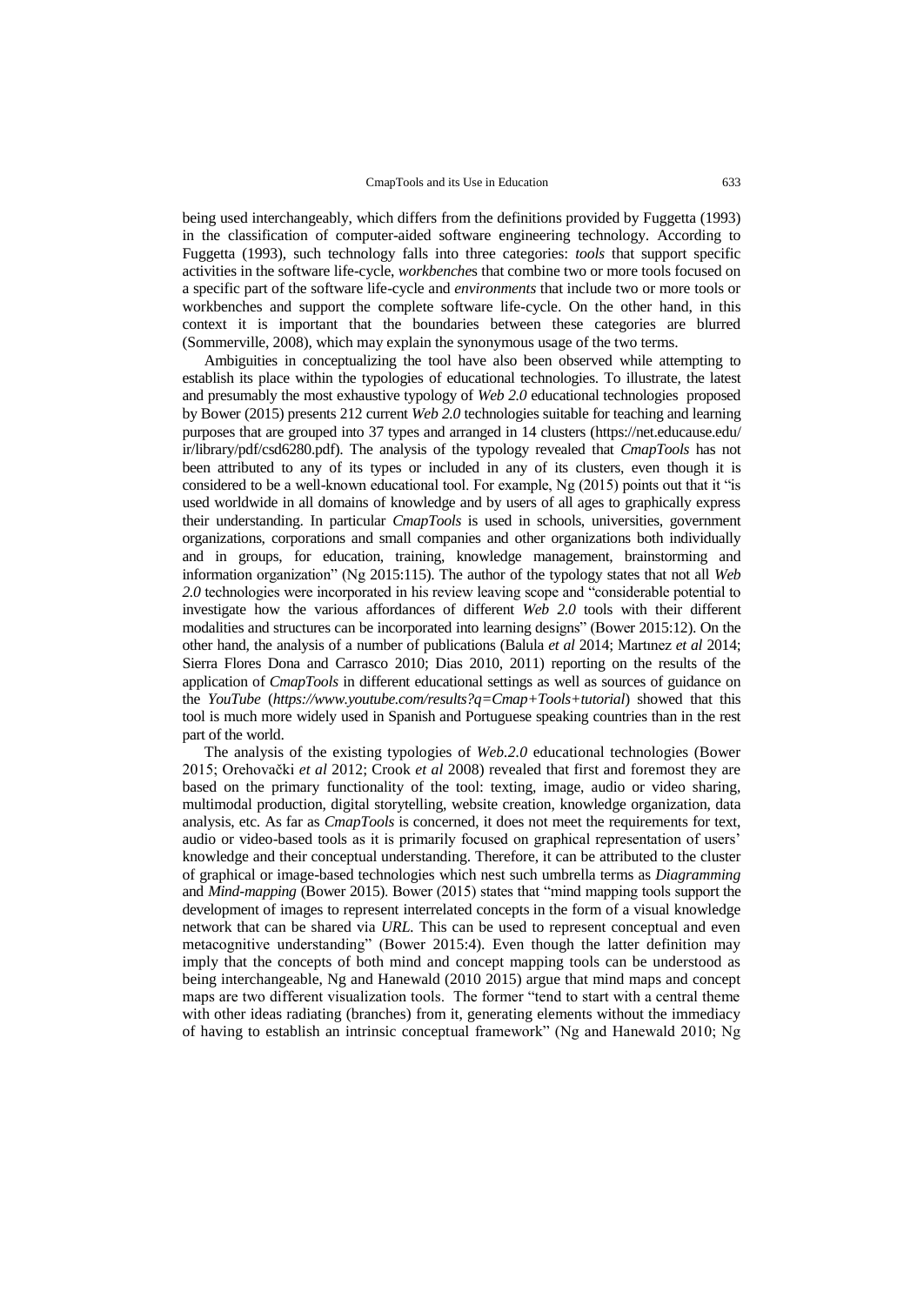2015:115), whereas the latter allow for a clear networked structure with linking words and directional arrows.

The basic procedure of any concept mapping is "to name concepts, usually represented by rectangles or circles, and then draw lines with labels that describe the relationships between the concepts" (Novak and Cañas 2006:177). With *CmapTools* software you "… create nodes and connecting lines by simply clicking and dragging. Nodes can have labels, images, roll-over notes, and hyperlinks. These meaningful connections between concepts are called "propositions". Concept maps generally take a hierarchical shape, but "crosslinks" that are made across the hierarchy are signs of creativity and more sophisticated understanding" (Colosimo and Fitzgibbons 2012:2). Novak and Cañas state that "hierarchical structure for a particular domain of knowledge depends on the context in which that knowledge is being applied or considered" (Novak and Cañas 2008:28) and recommend to construct concept maps with reference to some particular question we seek to answer, which they call a *focus question*. According to them, "the concept map may pertain to some situation or event that we are trying to understand through the organization of knowledge in the form of a concept map, thus providing the context for the concept map" (Novak and Cañas 2008:28).

Hence, if *CmapTools* is to complement the existing typology of *Web 2.0* educational technologies, it could find its place in the category of *Image-Based Technologies* fitting a missing type of *Concept Mapping* to share shelter with both commercial and open source *Web 2.0* educational technologies such as *Inspiration*, *Visual Understanding Environment (VUE),* all designed to facilitate students' knowledge visualization and externalize it (Novak and Cañas 2008; Colosimo and Fitzgibbons 2012).

### **2.2. Key characteristics and theories supporting the use of** *CmapTools*

The literature review reveals that among many other features *CmapTools* allows its users to "construct their *Cmaps* in their personal computer, share them on servers (*Cmap Servers*) anywhere on the Internet, link their *Cmaps* to other *Cmaps* on servers, automatically create web pages of their concept maps on servers, edit their maps synchronously (at the same time) with other users, on the Internet, an search the *Web* for information relevant to a concept map" (Florida Institute for Human and Machine Cognition, (http://cmap.ihmc.us/). Morton (https://uwaterloo.ca/centre-for-teaching-excellence/teaching-resources/teachingtips/educational-technologies/all/concept-mapping-tools) distinguishes the following five key characteristics of *CmapTools*, which in our opinion best summarize the functionality of the tool:

- 1. It is a personal computer-based (PC-based) tool: a free program, compatible with *Windows, Macintosh, Linux,* and *Solaris*, can be downloaded and installed onto a PC.
- 2. Nodes and connecting lines are created by simply clicking and dragging. Nodes can have labels, images, roll-over notes, and hyperlinks.
- 3. Maps can be saved locally on a PC or uploaded to a *CmapTools* server so that they can be accessed from any location. Saving them on the *CmapTools* server also means that several people can collaborate on the concept map simultaneously.
- 4. Clusters of nodes can be "nested" so that they collapse into a single node until they are re-expanded.
- 5. Maps can be saved in *HTML* format so that they can be viewed as a web page, but in doing so some of the functionality of the map (e.g., the nesting capability) is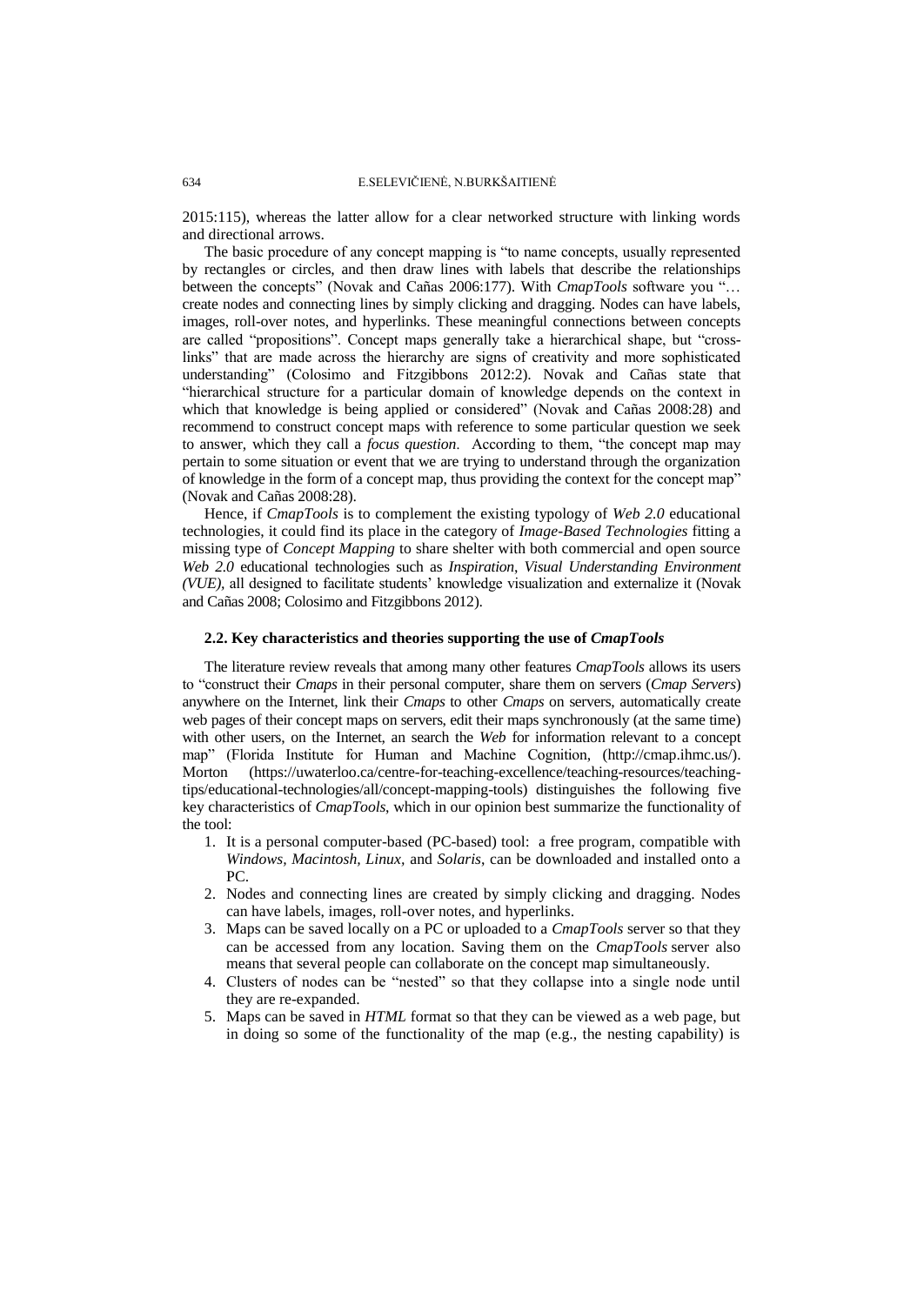lost. To experience the map with its full functionality, other users need to have *CmapTools* installed onto their PCs.

Besides, as the designers of the tool claim, *CmapTools* provides a variety of features that make it possible for teachers to use concept maps for a variety of the tasks that students perform (Novak and Cañas 2008). They suggest that the tool can be applied by the students to research additional information on the issue they study, resulting in an improved cmap with associated references. It is important that the very process of generating a concept map can be recorded for later playback, in such a way providing support for the teacher. Besides, concept maps and linked resources can be displayed full-screen for oral presentations and, if necessary, two concept maps can be contrasted graphically, allowing teachers to compare the student's map to theirs for an initial assessment. In such a way, a concept map becomes an artifact around which different activities of the learning process are centered (Novak and Cañas 2008).

The literature overview demonstrates that the use of *CmapTools* can be analysed from different theoretical perspectives. Firstly, concept mapping is in line with cognitive constructivism which posits that meaningful learning occurs when learners integrate new information into their existing knowledge structures (Novak and Cañas 2006). In their extensive study on the use of concept maps in online environment, Daley *et al* (2007) state that "concept maps are based on Ausubel, Novak, and Hanessian's (1986) assimilation theory of learning. Within this theoretical framework, the learner shifts away from learning in a rote way and moves to learning in a more meaningful, connected manner. Rather than memorising information, the learner searches out the relationships among concepts and organizes a structure to the new knowledge that is unique to him or her" (2007:38). According to Ausubel (1992), the new structure is a cognitive pyramid-like structure in which the most general ideas occupy the apex of the pyramid and the more specific details subsume under them.

Concept mapping can be also investigated from the perspective of Vygotsky's sociocultural theory of human learning, according to which learning is a social process which results in the origination of human intelligence in a society or culture (Dias 2011; Umunadi and Ololube 2015). To illustrate, Dias (2011) suggests that "the process of concept mapping can also be understood from a Vygotskian perspective, in that learning is a social process in which interactions among peers play an essential role" (2011: 901). The author states that concept mapping involves scaffolding and collaboration: "In the task of concept mapping, students are scaffolded by the interactions with peers as well as through the use of *CmapTools* software, ultimately enhancing learning. Both types of assistance will focus on experience during the process of reading, thinking, linking ideas, creating propositions and constructing text comprehensions" (2011: 901). This is also supported by Umunadi and Ololube (2015) who state that resting on Vygotsky's theory "… a teacher or more experienced peer provides the learner with "scaffolding" to support the learner's evolving understanding or knowledge domains or his or her development of complex skills. Collaborative learning, discourse, modelling and scaffolding are thus seen to support intellectual knowledge and skills of learners and facilitate intentional learning" (2015:142). The authors suggest that "*ICTs* can support this type of learning environment by providing tools for discourse, discussion, collaborative writing, and problem-solving, and by providing online support system to scaffold students evolving understanding and cognitive growth and development" (Umunadi and Olube 2015:142).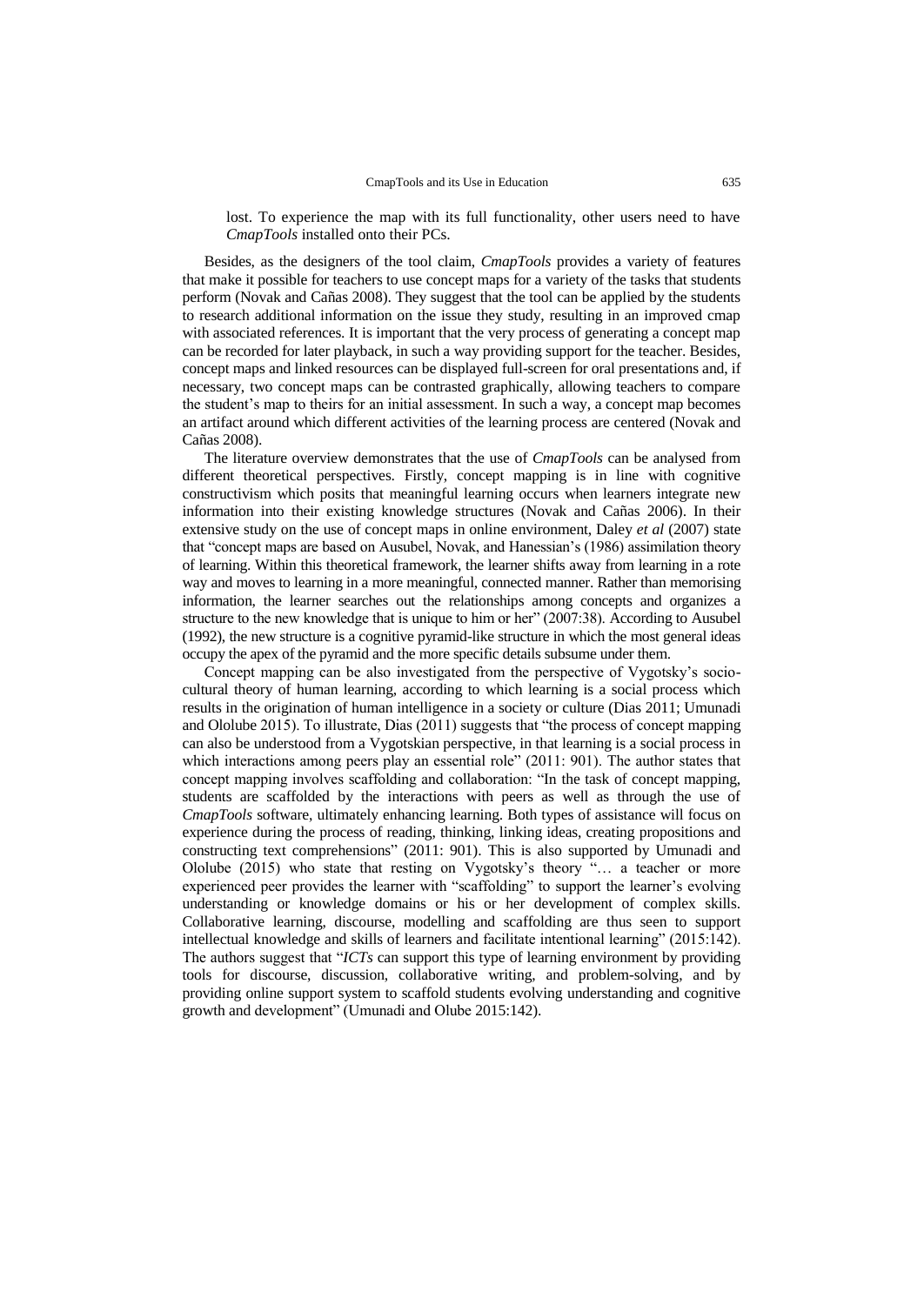## 636 E.SELEVIČIENĖ, N.BURKŠAITIENĖ

Thus, it can be stated that learning through *CmapTools* is in line with cognitive constructivist learning theories, such as Ausubel, Novak, and Hanessian's assimilation theory of learning and Vygotsky's socio-cultural theory of human learning.

### **2.3 Research on the application of** *CmapTools* **in different educational contexts**

The research results reported in the literature support the efficacy of *CmapTools* for concept mapping in different educational contexts, including primary education, library settings, and higher education. For example, Vodovozov and Raud (2015) described how to employ the computer-supported concept mapping technology in engineering education in the field of electronics. They proved that computer-generated concept maps may have a variety of functions, including that of an educational thesaurus, a student's tool as well as an assessment tool to support instructors in promoting students' comprehension of the studying material and in improving their understanding of new concepts.

Colosimo and Fitzgibbons (2012) explored various applications for concept mapping in library settings based both on theory and practice, including the authors' successful use of the technique in their work. As some learners find additional motivation and inspiration for concept mapping when they use this software, the authors employed two kinds of online tools: *Inspiration* and *CmapTools.* According to them, "… in addition to being easy to learn, one of *CmapTools*' strengths is the depth of research that underlies its creation as well as the extensive documentation provided" (2012:10). The researchers established that computer-based concept mapping facilitated meaningful learning and active engagement in knowledge acquisition. They suggested that librarians can use concept mapping for a number of purposes, such as to help students articulate their information needs and assess their understanding, design courses and projects, organize personal and institutional knowledge, provide structure to collaborative activities, and organize electronic documents and resources.

Sierra Florres Dona and Carrasco (2010) investigated the use of *CmapTools* for teaching law, especially commercial and civil law. "The free and open access tool "*CmapTools*" has been chosen for students to develop, individually or collaboratively different "terms, concepts and relationships" involved in the subjects studied" (2010:6). The authors concluded that the subsequent realization of concept maps facilitated the construction of knowledge models and contributed to meaningful learning by simplifying the assimilation and understanding process of the issues involved in the subjects they taught.

Giombini (2004) described conceptual mapping as "… the most effective scientific tool to identify language acquisition processes, its conceptual development, and the instrumental abilities that ensure the comprehension of written texts for the whole life" (2004:1). For four years her team worked on designing and implementing an educational programme to continuously accompany children of different ages from formulation of concepts to the use of conceptual maps. She called *CmapTools* a writing system in practice operating as a narration system which ensures a complex communication, using several linguistic codes simultaneously.

Thus, the research proves that *CmapTools* is a valuable educational *Web 2.0* technology used in diverse educational contexts. Ng (2015) claims that concept-mapping as a pedagogy "… should be in every educator's repertoire of teaching strategies. It promotes higher order thinking in students and development of multiliteracies. Concept maps are multimodal learning artefacts where text, image, video and other visuals such as linking arrows and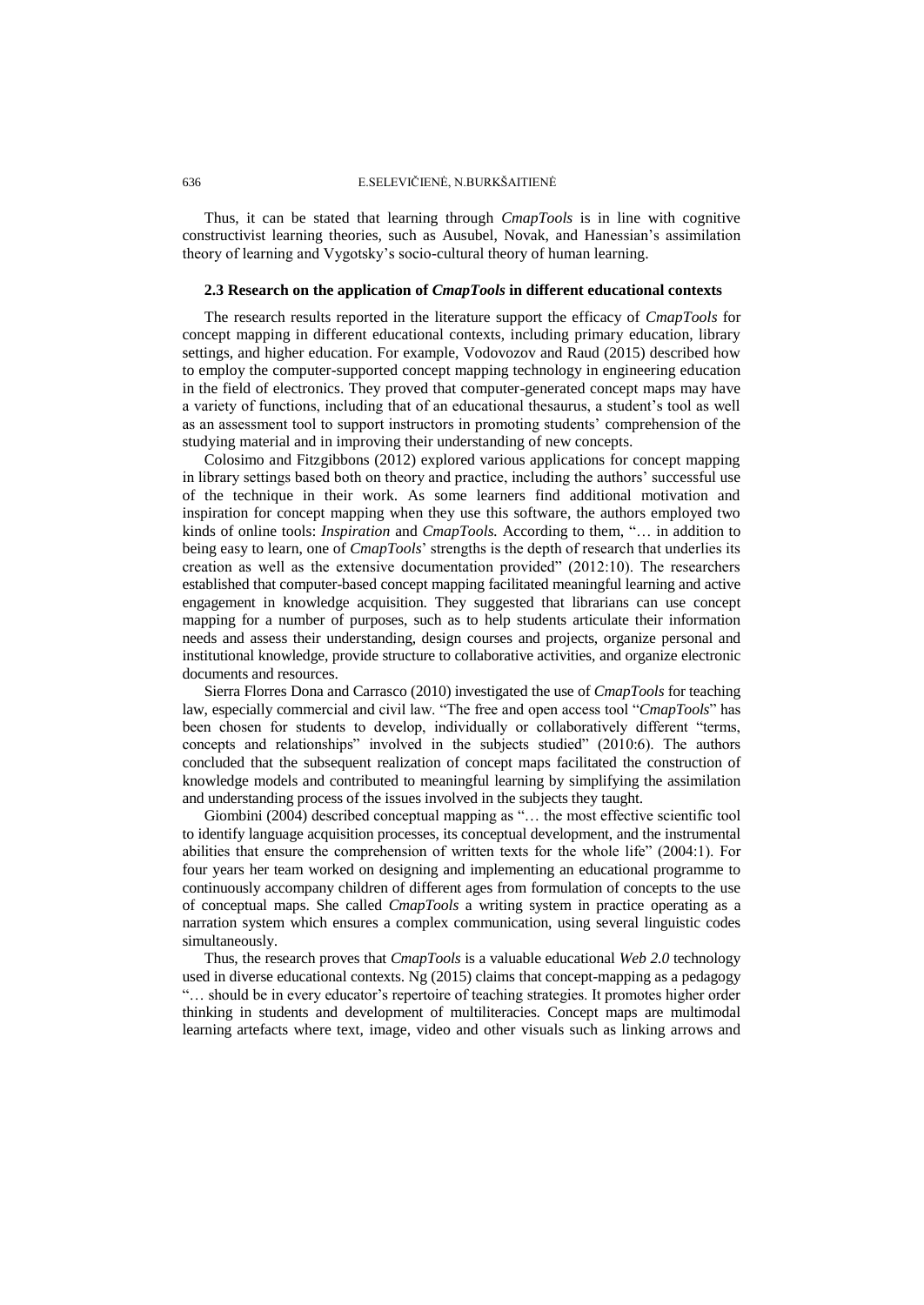different shaped boxes (for representing different perspectives of the topic), colour and positioning of keywords convey meaning according to the understanding of the creator" (2015:118).

#### **2.4** *CmapTools* **in ESP teaching and learning contexts**

The use of *CmapTools* within the area of teaching and learning English as a second language for specific or academic purposes has been widely investigated (Abdul-Majeed Omar 2015; Balula *et al* 2014; Hunter 2013; Dias 2010, 2011; Liu *et al* 2010; etc.). To illustrate, Abdul-Majeed Omar (2015) analysed the impact of using a computer-based concept mapping technique on a group of pre-medical Saudi students' reading comprehension. The participants engaged in a 7-week long experiment used *CmapTools* software to generate concept maps. The research findings indicated that the use of computer-generated concept maps as a learning strategy had a positive impact on the students' reading comprehension.

The aim of the case study conducted by Balula *et al* (2014) was to find evidence of implementing a teaching and learning strategy based on the use of a collaborative concept mapping tool to improve their Portuguese students' reading and speaking skills in the contexts of business English. The study participants who were not proficient in English and often claimed not to know how to study English were asked to create and peerreview several concept maps using *CmapTools* during their Business English course. The results of the study revealed that the use of concept mapping supported by *CmapTools* promoted the development of their linguistic competences, including the use of business English terminology, as well as their communication and collaboration competences.

In another example, Hunter (2013) investigated *CmapTools* as a tool for teaching academic writing to English for academic purposes (*EAP*) learners who studied management. Based on a case study of efficient use of *CmapTools*, where *EAP* students discover intellectual leverage in argument mapping, the author stated that *CmapTools* justified its place among the essential tools for instructional discourse, especially in *EAP* settings where the identification of rhetorical orchestration is complicated and where it is difficult to directly encode learners' reasoning about dealing with a problem into the text.

Dias (2010, 2011), on the other hand, described phases and results of her action research born out of the need to develop her Brazilian undergraduate students' competence to read academic texts related to their field of study. Concept maps supported by *CmapTools* were chosen as a strategy to represent what they had read or understood after reading an authentic text. The study resulted in finding that students not only learned how to create maps by using *CmapTools*, but also enhanced their comprehension of English due to the new representations that were visually displayed in the concept maps as well as that they grasped the usefulness of cmapping for better reading comprehension, as "all the participants remarked that they were using the strategy for studying for other subjects of the curriculum and that they would go on using it" (2010:32)*.*

Thus, it can be stated that the research on the use of *CmapTools* in *ESP* teaching and learning contexts has been basically concentrated on developing *ESP* students' reading strategies, which may be due to the fact that the *ESP* approach has always emphasized "… the development of print literacy and has used authentic texts mostly taken from the academic domain, such as abstracts, chapters of books, articles, diagrams, tables, maps" (Dias 2011:899).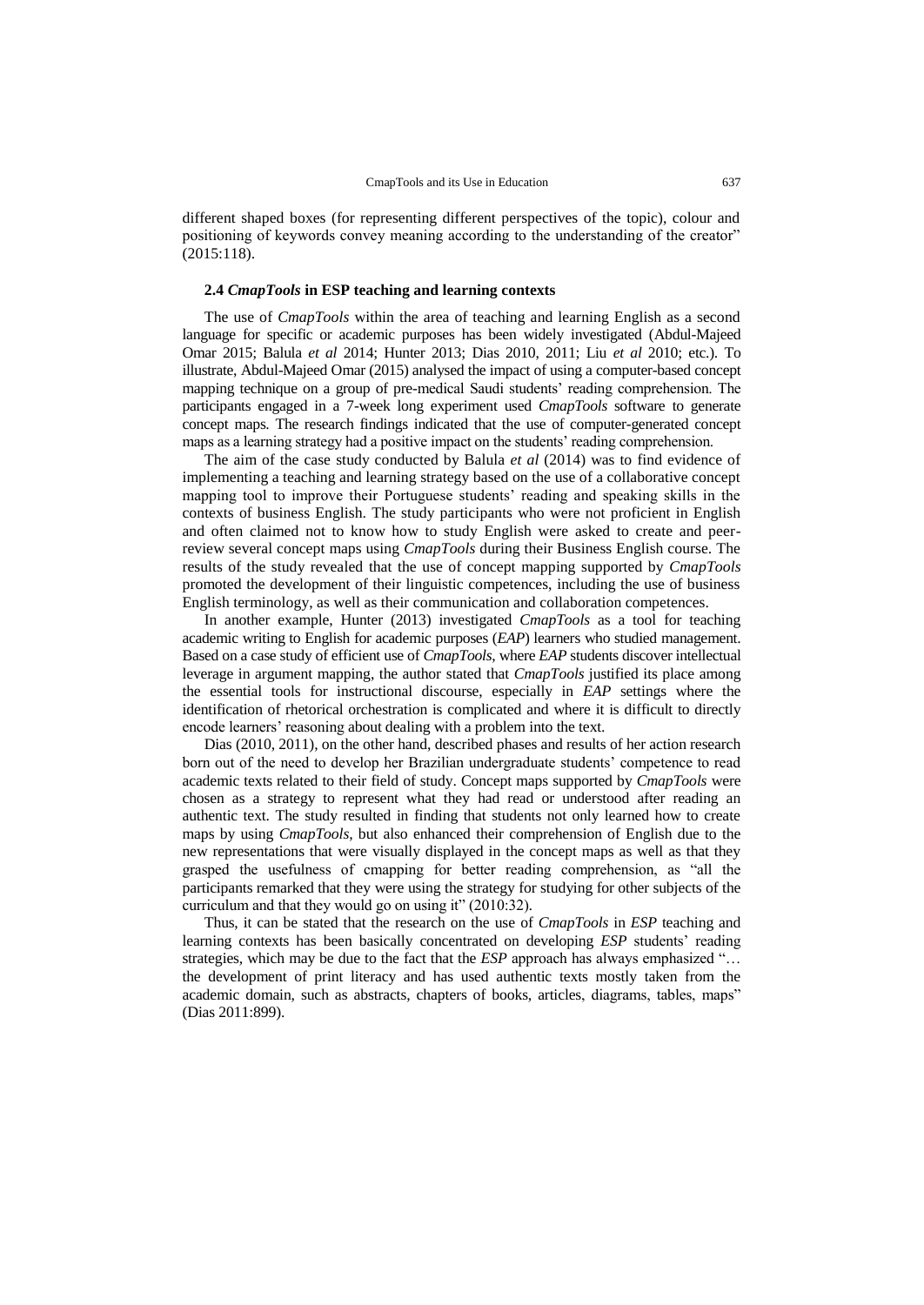#### 3. CONCLUSION

The present investigation aimed to review the research literature on the educational *Web 2.0* technology *CmapTools* as a potential pedagogical approach for teaching and learning in different educational contexts, including the studies of *ESP* at the university. To this end, 23 selected publications were reviewed, providing us with the insight into its concept and theoretical underpinnings*,* as well as researchers' acknowledgement of its educational value and the potential to be used in diverse educational contexts, including university studies of *ESP*.

The research literature demonstrates that that freeware environment *CmapTools* which is defined as "a client-server software tool to facilitate the construction and sharing of concept maps" (Novak and Cañas 2006:180) has already been known and used for different educational purposes for around 15 years.

It has been established by the present research that although *CmapTools* technology has been defined as suitable for different educational environments (Novak and Cañas 2004; Frisendal 2012; Drapper 2015), it has not been attributed to the existing typologies of *Web 2.0* educational technologies (Bower 2015; Orehovački *et al* 2012; Crook *et al* 2008). According to the authors of the present investigation, as the primary functionality of *CmapTools* is graphical representation of users' knowledge and conceptual understanding, this allows to attribute it to the cluster of Image-based tools under a separate title of *Concept Mapping.* 

The literature also demonstrates that cognitive constructivist learning theories, including Ausubel, Novak, and Hanessian's assimilation theory of learning and Vygotsky's sociocultural theory of human learning serve as a theoretical framework of the use of *CmapTools*  software in education.

The research findings indicate that *CmapTools* has been successfully used in a wide range of educational contexts, such as primary education, library settings, higher education, including engineering, law, *EFL* and *ESP* studies. It is worth mentioning that *CmapTools* has been used within the area of teaching and learning English as a second language for specific or academic purposes to develop *ESP* students' reading strategies, or as Ng (2015) resumes, to support students "where they need to understand the content in the text, identify the key concepts and show the interrelationships between them in a neat and coherent manner on a concept map" (2015: 116).

Thus, the findings of the present research lend support to the successful use of *CmapTools* as a potential pedagogical approach for teaching and learning in diverse educational contexts, including *ESP s*tudies at the university.

#### **REFERENCES**

Ausubel, David. *Education Psychology: A Cognitive View.* New York: Holt Rinehart and Winston, 1992.

- Abdul-Majeed, Attayib, Omar. "Improving Reading Comprehension by Using Computer-Based Concept Maps: A Case Study of ESP Students at UMM- Alqura University"*. British Journal of Education.* Vol 3, No 4 (2015): 1-20. Accessed March 07, 2016. http://www.eajournals.org/wp-content/uploads/Improving-readingcomprehension-by-using-computer-based-concept-maps.pdf.
- Balula, Ana, Martins, Ciro, and Marques, Fabio. "Enhancing Business English Terminology through Concept Mapping". Proceedings of EDULEARN14 conference, 7<sup>th</sup>-9<sup>th</sup> July 2014, Barcelona, Spain. Accessed March 09, 2016. http://www.academia.edu/11592467/Enhancing\_Business\_English\_Terminology\_Through\_ CoConce\_Mapping.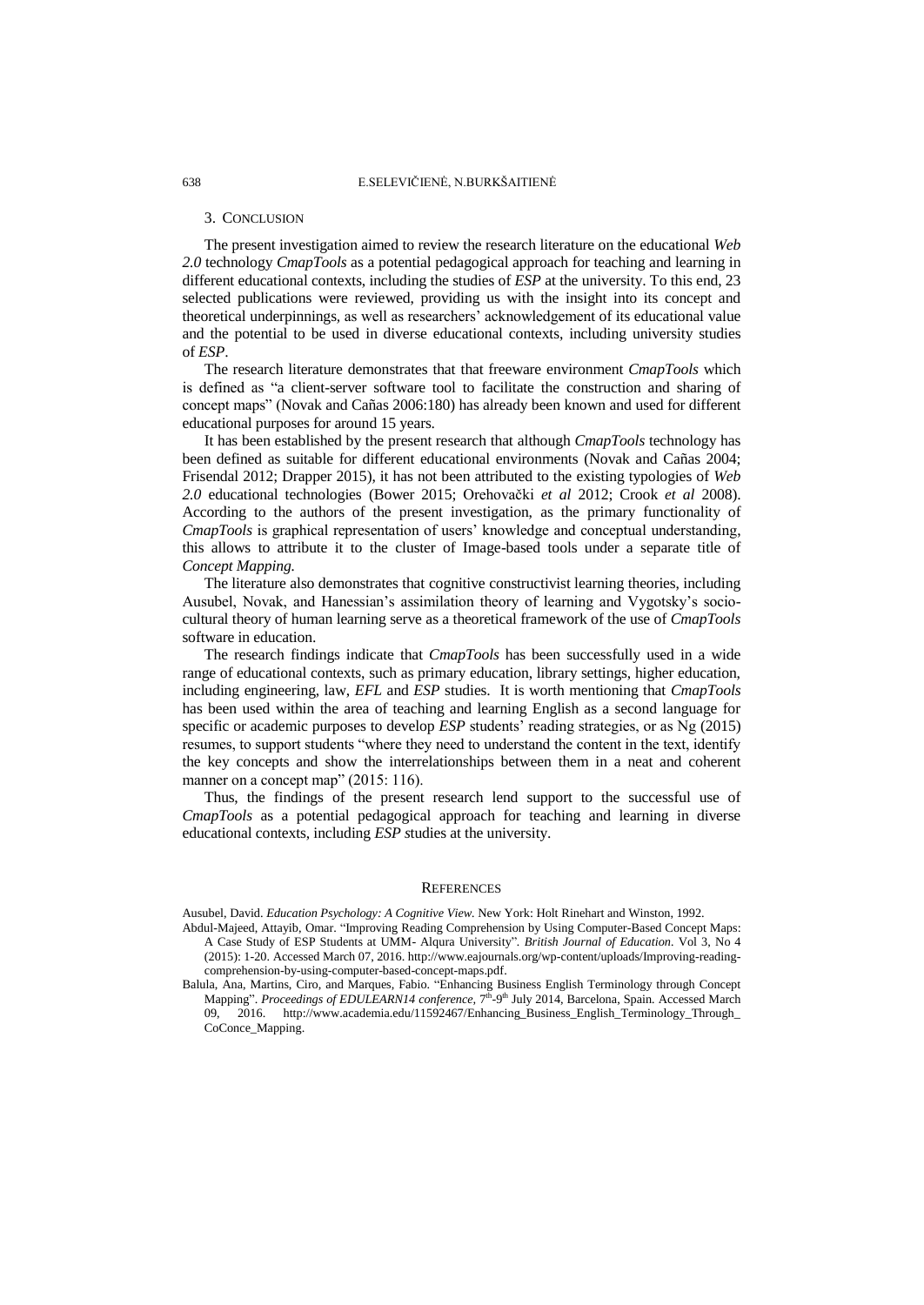- Bower, Matt. "Deriving a Typology of Web 2.0 Learning Technologies". *British Journal of Educational Technology*. Vol 47, Issue 4 (2016): 763–777. Accessed March 11, 2016. http://onlinelibrary.wiley.com/ doi/10.1111/bjet.12344/full.
- Colosimo, A., Fitzgibbons, M., "Teaching, Designing, and Organizing: Concept Mapping for Librarians*". Partnership. The Canadian Journal of Library and Information Practice and Research*. [Vol 7, No](https://journal.lib.uoguelph.ca/index.php/perj/issue/view/136) 1 (2012): 1-15*.* Accessed March 07, 2016. https://journal.lib.uoguelph.ca/index.php/perj/article/view/1800/2516
- Crook, Charles, *et al*. "Web 2.0 Technologies for Learning: The Current Landscape- Opportunities, Challenges and Tensions". *Becta |Web 2.0 Technologies for Learning at Key Stages 3 and 4: Summary Report*, September 2008. Accessed March 07, 2016. http://dera.ioe.ac.uk/1474/1/becta\_2008\_web2\_currentlandscape litrev.pdf.
- Daley, Barbara, J. "Concept Maps: Practice Applications in Adult Education and Human Resource Management". *New Horizons in Adult Education and Human Resource Development*, Vol 24, Issue 2-4 (2010): 31-37. Accessed April 04, 2016. http://files.eric.ed.gov/fulltext/EJ969502.pdf.
- Daley, Barbara, J., Cañas, Alberto, and Stark-Schweitzer, Tracey. "CmapTools: Integrated Teaching, Learning, and Evaluation in Online Courses". *New Directions for Adult and Continuing Education*, Vol 2007, Issue 113 (2007): 37-47. Accessed April 01, 2016. http://onlinelibrary.wiley.com/doi/10.1002/ace.245/abstract.
- Dias, Reinildes. "Concept Map. A Strategy for Enhancing Reading Comprehension in English as L2". *Concept Maps: Making Learning Meaningful. Proceedings of Fourth International Conference on Concept Mapping*, Chile, 2010. Accessed March 12, 2016. http://citeseerx.ist.psu.edu/viewdoc/download?doi= 10.1.1.412.4232&rep=rep1&type=pdf
- Dias, Reinildes. "Concept Maps Powered by Computer Software: a Strategy for Enhancing Reading Comprehension in English for Specific Purposes". *RBLA, Belo Horizonte,* Vol 11, Issue 4 (2011): 895-911. Accessed March 12, 2016. http://www.scielo.br/pdf/rbla/v11n4/a05v11n4.pdf.
- Drapper, Darryl, C. "Digital Knowledge Mapping as an Instructional Strategy to Promote Visual Literacy: A Case Study". In *Essentials of Teaching and Integrating Visual and Media Literacy: Visualizing Learning.* Edited by Baylen, D.M., D'Alba, A. (Springer International Publishing Switzerland, 2015). 219-237
- Engeström, Yrjo. "Expansive Learning: Toward the Activity-Theoretical Reconceptualization". In *Contemporary Theories of Learning. Learning Theorists... in Their Own Words*. Edited by Illeris, K. (Routledge, 2009).
- Frisendal, Thomas. *Design Thinking Business Analysis: Business Concept Mapping Applied [Management for](https://www.google.lt/search?hl=lt&tbo=p&tbm=bks&q=bibliogroup:%22Management+for+Professionals%22&source=gbs_metadata_r&cad=8)  [Professionals](https://www.google.lt/search?hl=lt&tbo=p&tbm=bks&q=bibliogroup:%22Management+for+Professionals%22&source=gbs_metadata_r&cad=8)* (*S*pringer Science & Business Media, 2012).
- Fuggetta, Alfonso. "A Classification of CASE Technology". *IEEE Computer*, Vol 26*,* Issue 12 (1993): 25-38. Accessed 21 December, 2016. doi>10.1109/2.247645
- Giombini, Liviana. "From Thought to Conceptual Maps: CmapTools as a Writing System". *Concept Maps: Theory, Methodology, Technology. Proceedings of the First International Conference on Concept Mapping, Pamplona, Spain,* 2004. Accessed April 20, 2016. http://cmc.ihmc.us/papers/cmc2004-179.pdf.
- Hadjileontiadou, Sofia, J., *et al*. *Fuzzy Logic-Based Modelling in Collaborative and Blended Learning*, Hershey, Pennsylvania (701 E. Chocolate Avenue, Hershey, Pa., 17033, USA): IGI Global, 2015).
- Hunter, Lawrie. "CmapTools as an Essential for Teaching Academic writing", *JALTCALL*, 2013. Accessed April 07, 2016. http://www.slideshare.net/rolenzo/cmap-tools-as-an-essential-for-teaching-academic-writing.
- Liu, Pei-Lin, Chen, Chiu-Jung, and Chang, Yu-Ju. "Effects of a Computer-Assisted Concept Mapping Learning Strategy on EFL College Students' English Reading Comprehension". *Computers & Education*, 54 (2010): 436-445. Accessed March 18, 2016. http://www.sciencedirect.com/science/article/pii/S0360131509002218.
- Martines, Guadalupe, *et al*. "The Effectiveness of Concept Maps in Teaching Physics Concepts Applied to Engineering Education: Experimental Comparison of the Amount of Learning Achieved With and Without Concept Maps". *[Journal of Science Education and Technology](https://www.researchgate.net/journal/1059-0145_Journal_of_Science_Education_and_Technology)* Vol. 22, Issue 2 (2013): 204-214, April 2013. Accessed March, 2016. https://www.researchgate.net/publication/235955424\_The\_Effectiveness\_ of\_Concept\_Maps\_in\_Teaching\_Physics\_Concepts\_Applied\_to\_Engineering\_Education\_Experimental\_Co mparison\_of\_the\_Amount\_of\_Learning\_Achieved\_With\_and\_Without\_Concept\_Maps.
- Ng, Wan. *New Digital Technology in Education. Conceptionalizing Professional Learning for Educators* (Springer International Publishing Switzerland, 2015).
- Ng, Wan, and Hanewald, Ria. "Concept Maps as a Tool for Promoting Online Collaborative Learning in Virtual Teams with Pre-Service Teachers", *Handbook of Research on Collaborative Learning Using Concept Mapping* (2010): 81 – 99. Accessed March 18, 2016. http://dx.doi.org/10.4018/978-1-59904-992-2.ch005.
- Novak, Joseph, D., and Cañas, Albert, J. "*The Theory Underlying Concept Maps and How to Construct and Use Them".* Technical Report IHMC CmapTools 2006-01 Rev 01-2008, Florida Institute for Human and Machine Cognition, 2008. Accessed April 02, 2016. http://cmap.ihmc.us/Publications/ResearchPapers/ TheoryUnderlyingConceptMaps.pdf.